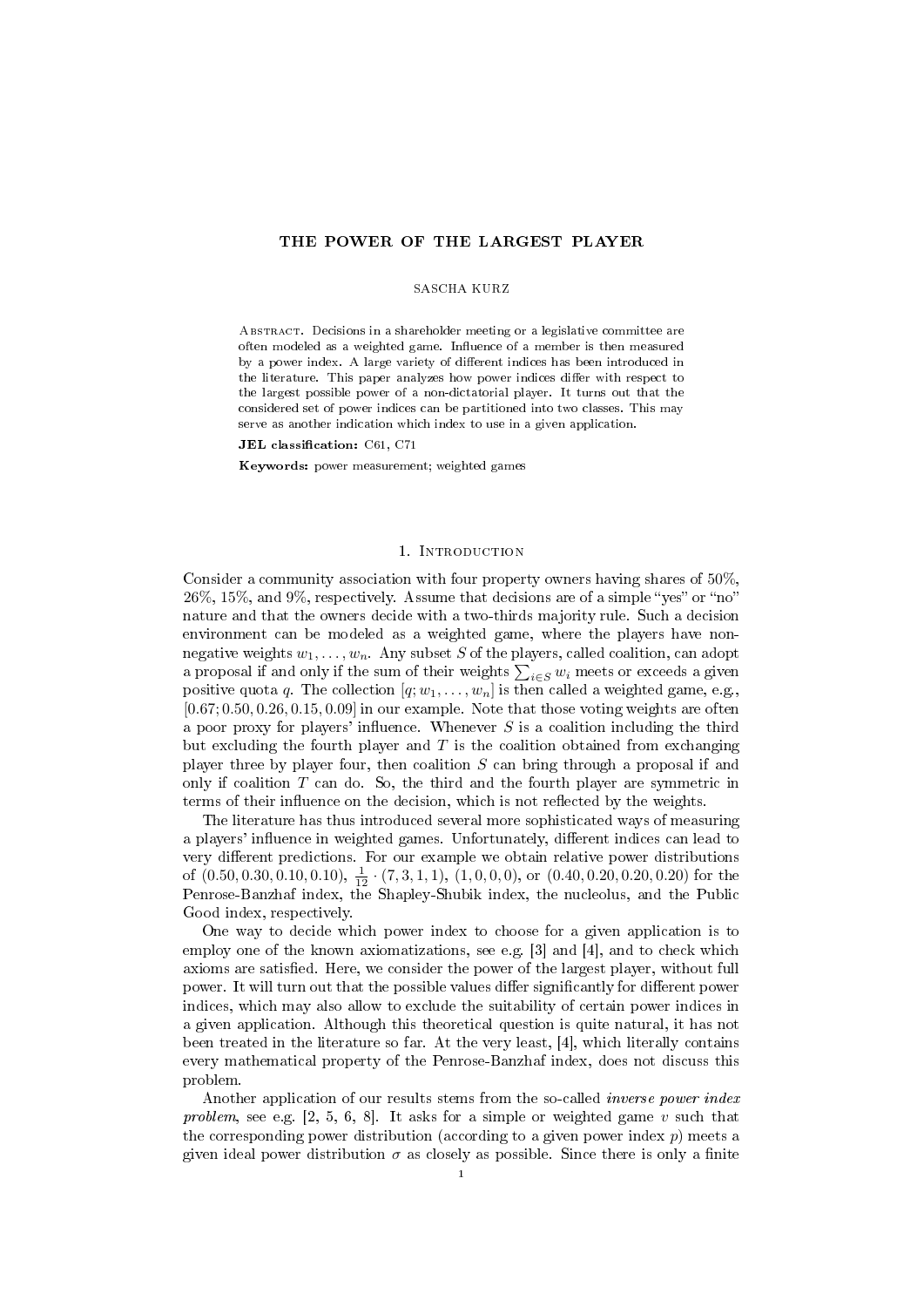### 2 SASCHA KURZ

number of different weighted or simple games, it is obvious that some power vectors can not be approximated too closely if the number of voters is small. The authors of [1] show that there are also vectors that are hard to approximate by the Penrose-Banzhaf index of a simple game if most of the mass of the vector is concentrated on a small number of coordinates. Generalizations and impossibility results for other power indices have been obtained in [7]. So, if we know that  $p_i(v) = 1$  or  $p_i(v) \leq \lambda$ , for any simple game  $v,$  and  $\sigma_i$  lies somewhere in the middle of the interval  $[\lambda,1],$ then  $p(v)$  has a significant distance to  $\sigma$  provided that  $\lambda$  is not close to 1.

# 2. Preliminaries

By  $N = \{1, \ldots, n\}$  we denote the set of players. A simple game is a surjective and monotone mapping  $v: 2^N \to \{0, 1\}$  from the set of subsets of N into a binary output  $\{0, 1\}$ . Monotone means  $v(S) \le v(T)$  for all  $\emptyset \subseteq S \subseteq T \subseteq N$ . The values of this mapping can be interpreted as follows. For each subset  $S$  of  $N$ , called *coalition*, we have  $v(S) = 1$  if the members of S can adopt a proposal even though the members of  $N\backslash S$  are against it. If  $v(S) = 1$  we speak of a winning coalition and a *losing coalition* otherwise. A winning coalition  $S$  is called *minimal* if all of its proper subsets are losing. Similarly, a losing coalition  $T$  is maximal if all of its proper supersets are winning. A simple game  $v$  is weighted if there exist weights  $w_1, \ldots, w_n \in \mathbb{R}_{\geq 0}$  and a quota  $q \in \mathbb{R}_{> 0}$  such that  $v(S) = 1$  exactly if  $w(S) := \sum_{i \in S} w_i \ge q$ . Two players i and j are called symmetric, in a given simple game v,  $\lim_{i \to \infty} v(\tilde{S} \cup \{i\}) = v(S \cup \{j\})$  for all  $\emptyset \subseteq S \subseteq N \setminus \{i, j\}$ . Player  $i \in N$  is a null player if  $v(S) = v(S \cup \{i\})$  for all  $\emptyset \subseteq S \subseteq N\backslash \{i\}$ , i.e., player i is not contained in any minimal winning coalition. A player that is contained in every minimal winning coalition is called a veto player. If  $\{i\}$  is a winning coalition (note that  $\emptyset$  is a losing coalition), then player  $i$  is a *passer*. If additionally all other players are null players, then we call player i a dictator.

A power index  $p$  is a mapping from the set of simple (or weighted) games on  $n$ players into  $\mathbb{R}^n$ . By  $p_i(v)$  we denote the *i*th component of  $p(v)$ , i.e., the power of player *i*. As an example consider the *Shapley-Shubik index*:

$$
SSI_i(v) = \sum_{S \subseteq N \setminus \{i\}} \frac{|S|! \cdot (n-|S|-1)!}{n!} \cdot (v(S \cup \{i\}) - v(S)).
$$

The list of power indices that have been proposed in the literature so far is long. In order to keep the paper compact and self-contained, we follow the proposed taxonomy of [7] and refer the reader, e.g., to that paper for more references and details. We call p positive if  $p(v) \in \mathbb{R}_{\geq 0}^n \setminus \{0\}$  and efficient if  $\sum_{i=1}^n p_i(v) = 1$ for all games  $v$ . For any positive power index  $p$  we obtain an efficient version by  $p_i(v)/\sum_{j=1}^n p_j(v)$ . Applying this to  $\sum_{S\subseteq N\setminus\{i\}} (v(S\cup\{i\}) - v(S))$  gives the Penrose-Banzhaf index BZI. We call a coalition  $S \cup \{i\}$  critical for i, if  $v(S \cup$  ${i}$ ) –  $v(S) = 1$ . Then player i called *critical*. Note that not all players of a critical coalition are critical.

Instead of counting critical coalitions, we can also count the minimal winning coalitions containing a given player  $i$ . Normalizing to an efficient version, as above, gives the Public Good index PGI. Both the BZI and the PGI are based on counting certain types of coalitions, while a coalition can be counted for several players. The so-called equal division counting function gives each relevant player of a counted coalition the same share, so that they sum up to one. More concretely

$$
\sum_{\{i\} \subseteq S \subseteq N \: : \: S \text{ is minimal winning}} \frac{1}{|S|}
$$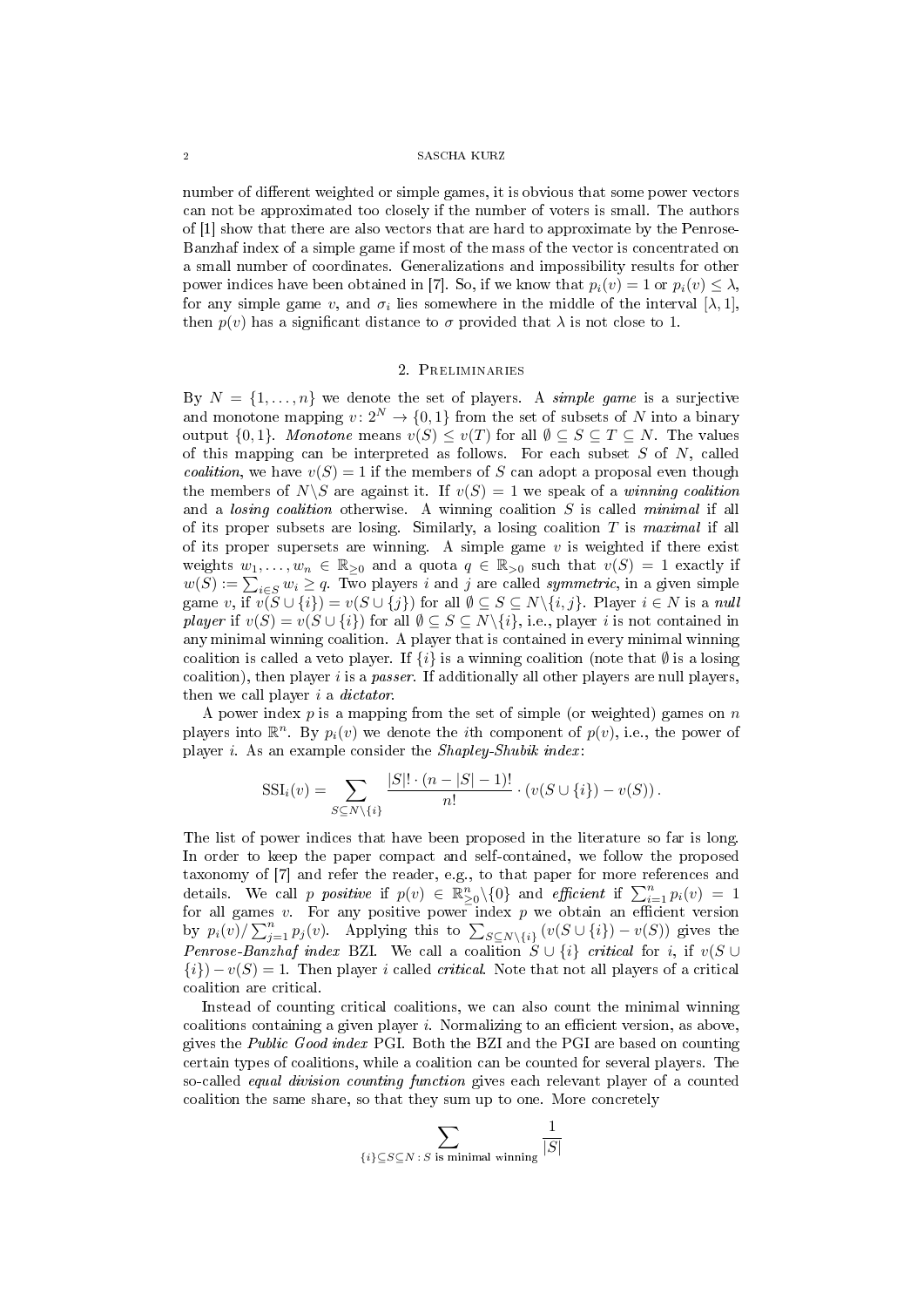gives the non-normalized version of the Johnston index Js for player  $i$ , i.e., it arises from the PGI by equal division. Equal sharing among the critical players of a coalition turns the Penrose-Banzhaf index into the Deegan-Packel index DP. The definition of the *nucleolus* Nuc is a bit more involved. For a simple game  $v$  and a vector  $x \in \mathbb{R}^n$  we call  $e(S, x) = v(S) - x(S)$  the excess of S at x, where  $x(S) :=$  $\sum_{i \in S} x_i$ . It can be interpreted as quantifying the coalition's dissatisfaction and potential opposition to an agreement on allocation x. For any fixed x let  $S_1, \ldots, S_{2^n}$ be an ordering of all coalitions such that the excesses at  $x$  are weakly decreasing, and denote these ordered excesses by  $E(x) = (e(S_k, x))$  $k=1,\ldots,2^n$  Vector x is lexicographically less than vector y if  $E_k(x) < E_k(y)$  for the smallest component k with  $E_k(x) \neq E_k(y)$ . The *nucleolus*  $x^*$  of v is then uniquely defined as the lexicographically minimal vector x with  $x(N) \leq v(N) = 1$ , cf. [9]. For simple games we automatically have  $x^* \in \mathbb{R}_{\geq 0}^n$  and  $x^*(N) = 1$ . Several authors restrict the definition to imputations, where  $x_i^{\star} \geq v(\{i\}),$  so that the nucleolus is not defined for all simple games (i.e., those containing at least two passers) but is individually rational.

We call a power index p symmetric if  $p_i(v) = p_i(v)$  for symmetric players i, j in v. If  $p_i(v) = 0$  for every null player i of v, then we say that p satisfies the null player *property.* The six power indices introduced so far are positive, efficient, symmetric, satisfy the null player property and are defined for all simple games.

There are a few other power indices that are just defined for a weighted game  $v$ and based on representations. For our initial example we have

$$
[0.67; 0.50, 0.26, 0.15, 0.09] = [5; 3, 2, 1, 1],
$$

i.e., there can be several *representations* of the same weighted game. We can obtain power indices for weighted games by averaging over all representations of a certain type. If we restrict to integer weights and quota with minimum possible weight sum  $\sum_{i=1}^n w_i$ , we obtain the *minimum sum representation index* MSRI. We may also average over all normalized weight vectors, i.e., over the polyhedron  $P^{\mathbf{w}}(v) = \{w \in \mathbb{R}_{\geq 0}^n : \sum_{i=1}^n w_i = 1, w(S) \geq w(T) \forall \text{ minimal winning } S \text{ and }$ all maximal losing  $T$ . With this the *average weight index* is given by

$$
AWI(v) = \frac{1}{\int_{P^w(v)} d w} \cdot \left( \int_{P^w(v)} w_1 dw, \dots, \int_{P^w(v)} w_n dw \right).
$$

Taking also the quota into account we can consider  $P^r(v) = \{(q, w) \in \mathbb{R}^{n+1}_{\geq 0} :$  $\sum_{i=1}^{n} w_i = 1, q \leq 1, w(S) \geq q, \forall$  min. win.  $S, w(T) \leq q \forall$  max. los.  $T\}$  and define the average representation index as

$$
ARI(v) = \frac{1}{\int_{P^r(v)} d(q, w)} \cdot \left( \int_{P^r(v)} w_1 d(q, w), \dots, \int_{P^r(v)} w_n d(q, w) \right).
$$

All those three representation based power indices are positive, efficient and symmetric. The null voter property is only satisfied for the MSRI.

## 3. Results

For every positive, efficient power index that satisfies the null player property the power of a dictator is exactly one. In this case, we speak of full power. So, the largest possible power for a player is 1 and it is quite natural to ask for the largest possible power of a player that is strictly less than 1. Since the number of simple games is finite for each number  $n \in \mathbb{N}$  of players, the answer is a well-defined number, which possibly depends on n. If v is a simple game with  $n \geq 2$  players and player i is not a dictator, then there exists a player  $j \neq i$  that is contained in some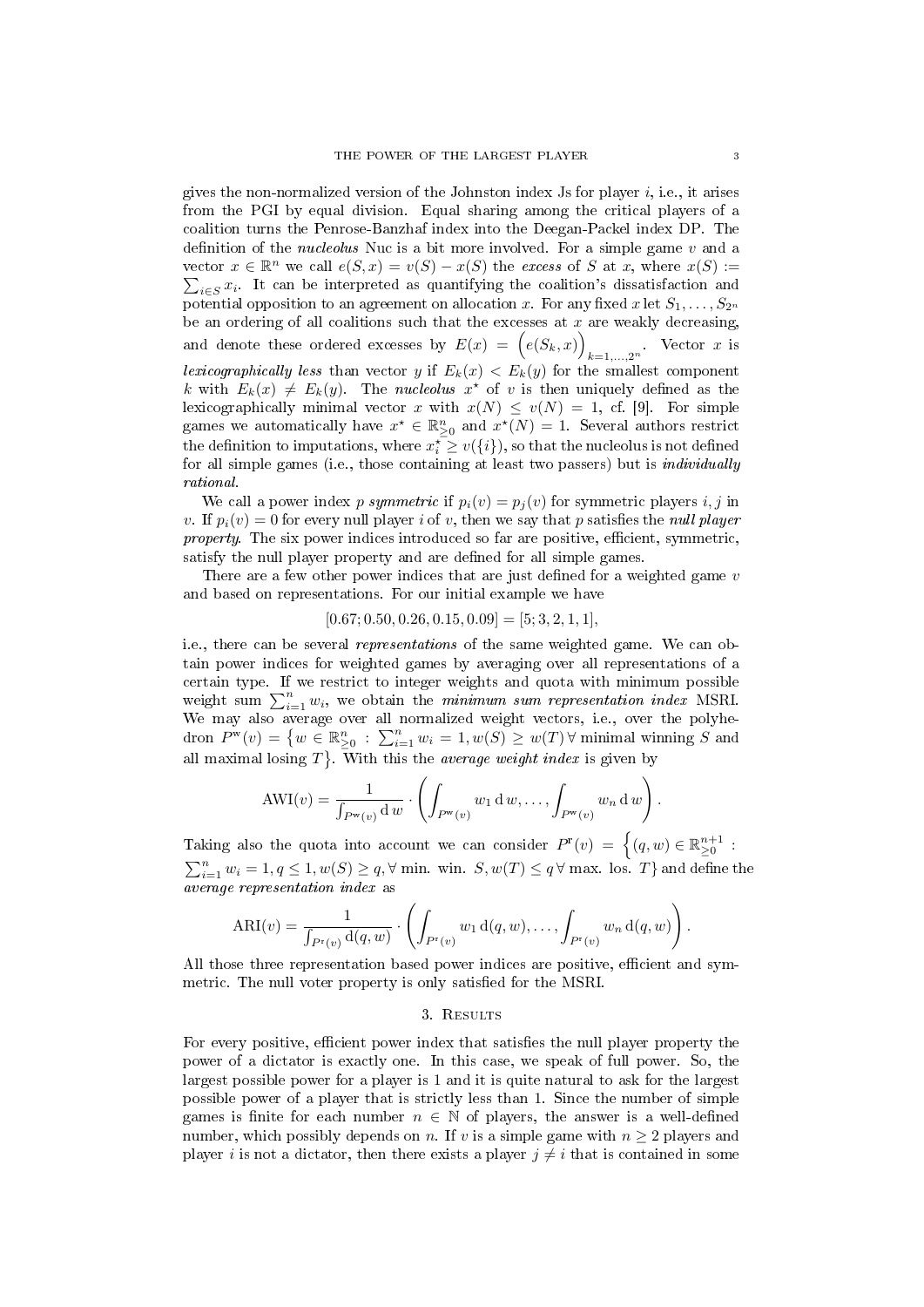### 4 SASCHA KURZ

minimal winning coalition S. Thus, for the Shapley-Shubik, the Penrose-Banzhaf, the Public Good index, the Johnston index, and the Deegan-Packel index every player with power 1 is a dictator. So, the condition that player  $i$  is not a dictator is equivalent to  $p_i(v) < 1$  in the following four theorems. Moreover,  $n \geq 2$  is implied for the number of players. As preparation we observe:

**Lemma 1.** If v is a simple game with player set N,  $v(N\{i\}) = 0$ , and  $v(\{i\}) = 1$ , then player i is a dictator.

*Proof.* Since  $v({i}) = 1$  coalition N is not minimal winning. Due to  $v(N{\{i\}}) = 0$ player  $i$  is the only player that is contained in a minimal winning coalition, i.e., all other players are null players. So,  $\{i\}$  is the unique minimal winning coalition and player i is a dictator.  $\Box$ 

**Theorem 1.** For each simple game v on  $n \geq 2$  players and each player i that is not a dictator, we have  $\text{SSI}_i(v) \leq \frac{n-1}{n}$ .

Proof. We compute

$$
SSI_i(v) = \frac{1}{n!} \cdot \sum_{S \subseteq N \setminus \{i\}} |S|! \cdot (n - |S| - 1)! \cdot (v(S \cup \{i\}) - v(S))
$$
  

$$
\leq \frac{1}{n!} \cdot \sum_{S \subseteq N \setminus \{i\}} |S|! \cdot (n - |S| - 1)! = SSI_1([1; 1, 0, ..., 0]) = 1.
$$

Since either  $v(N\setminus\{i\}) = 1$  or  $v(\{i\}) = 0$ , due to Lemma 1, we have  $\text{SSI}_i(v) \leq$  $1 - \frac{(n-1)! \cdot 1!}{n!} = \frac{n-1}{n}.$ 

We remark that the upper bound is met for  $v = [n-1; n-1, 1, \ldots, 1]$  and that it approaches 1 as  $n$  tends to infinity.

**Lemma 2.** For  $n \ge 2$  and  $v = [n-1; n-1, 1, ..., 1]$  we have  $\text{SSI}(v) = \frac{1}{n(n-1)}$ .  $((n-1)^2, 1, \ldots, 1), \ \text{BZI}(v) = \frac{1}{2^{n-1}+n-2} \cdot (2^{n-1}-1, 1, \ldots, 1), \ \text{and} \ \text{Js}(v) = \frac{1}{2^{n-1}} \cdot$  $\left(2^{n-1}-1, \frac{1}{n-1}, \ldots, \frac{1}{n-1}\right).$ 

*Proof.* For all  $2^{n-1} - 1$  coalitions  $\emptyset \subseteq S \subsetneq N\backslash\{i\}$  we have  $v(S \cup \{i\}) - v(S) = 1$ , while  $v(N)-v(N\setminus\{i\})=0$ . For any player  $j \in N\setminus\{i\}$  the only coalition  $S \subseteq N\setminus\{j\}$ with  $v(S \cup \{j\}) - v(S) = 1$  is given by  $S = N \setminus \{i, j\}.$ 

**Theorem 2.** For each simple game v on  $n \geq 2$  players and each player i that is not a dictator, we have  $\text{BZI}_i(v) \leq \frac{2^{n-1}-1}{2^{n-1}+n-2}$ .

*Proof.* Let  $\psi_j(v) = \sum_{S \subseteq N \setminus \{j\}} (v(S \cup \{j\}) - v(S)),$  i.e., the Penrose-Banzhaf index before normalization. Due to Lemma 1 we have  $v(N\setminus\{i\}) = 1$  or  $v(\{i\}) = 0$ , so that  $\psi_i(v) \leq 2^{n-1} - 1$ . Assuming that v contains no null player, we have  $\psi_j(v) \geq 1$  for all  $j \in N \setminus \{i\}$  since j is contained in at least one minimal winning coalition. Thus,  $BZI_i(v) \leq \frac{2^{n-1}-1}{2^{n-1}+n-2}$ . If v contains at least one null player h. Let v' be the simple game with player set  $N\backslash\{h\}$  defined by  $v'(S) = v(S)$  for all  $\emptyset \subseteq S \subseteq N\backslash\{h\}$ . For any player  $j \in N\backslash\{h\}$  and any coalition  $S \subseteq N\backslash\{j, h\}$  we have  $v(S \cup \{j\})-v(S) = 1$ if and only if  $v(S \cup \{j,h\}) - v(S \cup \{h\}) = 1$ , so that  $\psi_j(v) = 2\psi_j(v')$ . By induction we get  $BZI_i(v) \leq \frac{2^{n-2}-1}{2^{n-2}+n-3} = 1 - \frac{n-2}{2^{n-2}+n-3} < 1 - \frac{n-1}{2^{n-1}+n-2} = \frac{2^{n-1}-1}{2^{n-1}+n-2}$  for all  $n \geq 3$ . (Note that any simple game with  $n \leq 2$  players either contains a dictator or no null player at all.)

Similarly, we obtain:

**Theorem 3.** For each simple game v on  $n \geq 2$  players and each player i that is not a dictator, we have  $\text{Js}_i(v) \leq \frac{2^{n-1}-1}{2^{n-1}}$ .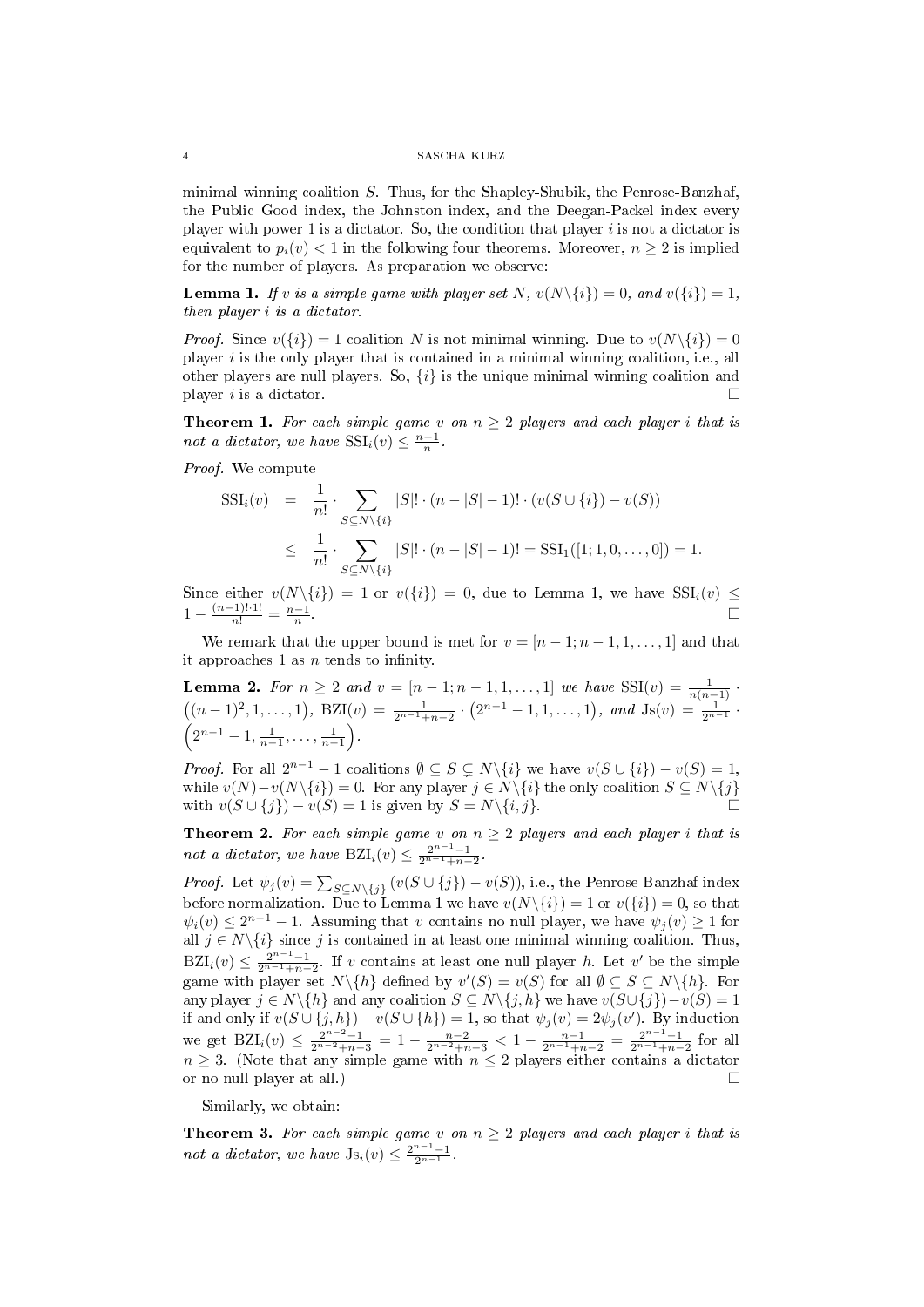*Proof.* Let  $\psi_j'(v) = \sum$  $S\subseteq N\backslash\{j\}$  $(v(S \cup \{j\}) - v(S)) / (\# \text{ of critical players of } S), \text{ i.e.,}$ 

the Johnston index before normalization. Due to Lemma 1 we have  $v(N\setminus\{i\}) = 1$ or  $v(\{i\}) = 0$ , so that  $\psi_i'(v) \leq 2^{n-1} - 1$ . Since there exists a minimal winning coalition  $S \subseteq N \setminus \{i\}$ , we have  $\sum_{j \in N \setminus \{i\}} \psi'_j(v) \ge \sum_{j \in S} \psi'_j(v) \ge 1$ , so that  $\mathrm{Js}_i(v) \leq \frac{2^{n-1}-1}{2^{n-1}}$  $\frac{n-1}{2n-1}$ .

Again, the upper bound of Theorem 2 and Theorem 3 is met for  $v = [n-1; n-1]$  $1, 1, \ldots, 1$ , see Lemma 2, and approaches 1 as *n* tends to infinity.

**Theorem 4.** For each simple game v on  $n \geq 2$  players and each player i that is not a dictator, we have  $\text{PGL}_i(v) \leq \frac{1}{2}$  and  $\text{DP}_i(v) \leq \frac{1}{2}$ .

*Proof.* If  $\{i\}$  is a winning coalition, then it is the only minimal winning coalition containing player i. Due to Lemma 1, we have  $v(N\{i\}) = 1$ , so that there exists a minimal winning coalition  $S \subseteq N \setminus \{i\}$ . Thus,  $\overline{PGI_i(v)} \leq \frac{1}{2}$ . If  $\{i\}$  is a losing coalition, then either  $i$  is a null player or any minimal winning coalition containing player *i* has a cardinality of at least 2, so that  $\text{PGI}_i(v) \leq \frac{1}{2}$ . The same reasoning applies to the Deegan-Packel index.

The upper bound is attained for  $[1; 1, 1, 0, \ldots, 0]$  and  $[2; 1, 1, 0, \ldots, 0]$ . One can also show that these are the only cases of simple games where  $PGI_1(v) = \frac{1}{2}$  or  $DP_1(v) = \frac{1}{2}$ .

We remark that for *complete simple games*, a class in between weighted and simple games, a power index (called *Shift index*) based on counting so-called *shift*minimal winning coalitions instead of minimal winning coalitions and the corresponding equal division version (called Shift Deegan-Packel index index) can be defined, see e.g.  $[7]$  and the references therein. The result of Theorem 4 and its proof directly transfer.

The nucleolus is special. Of course the nucleolus also attributes power 1 to a dictator. However, there are also non-dictatorial simple games where one player gets a nucleolus power of 1. It is well known that the nucleolus of a simple game with  $k \geq 1$  veto players assigns  $\frac{1}{k}$  to the veto players and zero to the remaining players. For  $k = 1$  we obtain all simple games with a player having full nucleolus power.

**Proposition 1.** If v is a simple game and i be a player with  $Nuc_i(v) = 1$ , then i is the unique veto player.

*Proof.* If player i is the unique veto player, then  $Nuc_i(v) = 1$ . If another player is the unique veto player, then  $Nuc_i(v) = 0$ . If there are at least 2 veto players, then Nuc<sub>i</sub> $(v) \leq \frac{1}{2}$ . Thus, we can assume that v contains no veto players, so that there exists a winning coalition  $S \subseteq N \setminus \{i\}$ , and  $Nuc_i(v) = 1$ . Abbreviating  $Nuc(v)$ by  $x^*$ , we have  $x^*(S) = 0$ , so that  $\max_{C \subseteq N} e(C, x^*) \ge e(S, x^*) = 1$ . However,  $\max_{C \subseteq N} e(C, \frac{1}{n} \cdot (1, \dots, 1)) \leq \frac{n-1}{n} < 1$ , which is a contradiction.

**Theorem 5.** Let v be a simple game and i be a player with  $Nuc_i(v) < 1$ , then  $Nuc_i(v) \leq \frac{1}{2}$ .

*Proof.* As in the proof of Proposition 1 we can assume that v contains no veto player, choose a winning coalition  $S \subseteq N \setminus \{i\}$ , and introduce the abbreviation  $x^* = \text{Nuc}(v)$ . Note that we have  $n \geq 2$  players. Assume  $x_i^* > \frac{1}{2}$  and set  $\varepsilon := x_i^* - \frac{1}{2} > 0$ . Let T be a winning coalition with minimal  $x^*(T)$ . Since  $x^*(S) \leq 1 - x_i^* \leq \frac{1}{2} - \varepsilon$ , we have  $x^*(T) \leq \frac{1}{2} - \varepsilon$ . Now we define  $x_i = \frac{1}{2}$  and  $x_j = x_j^* + \frac{\varepsilon}{n-1}$  for all  $j \in N \setminus \{i\}$ . For each winning coalition W with  $i \in W$  we have  $x(W) \geq \frac{1}{2} > x^*(T)$  and for each winning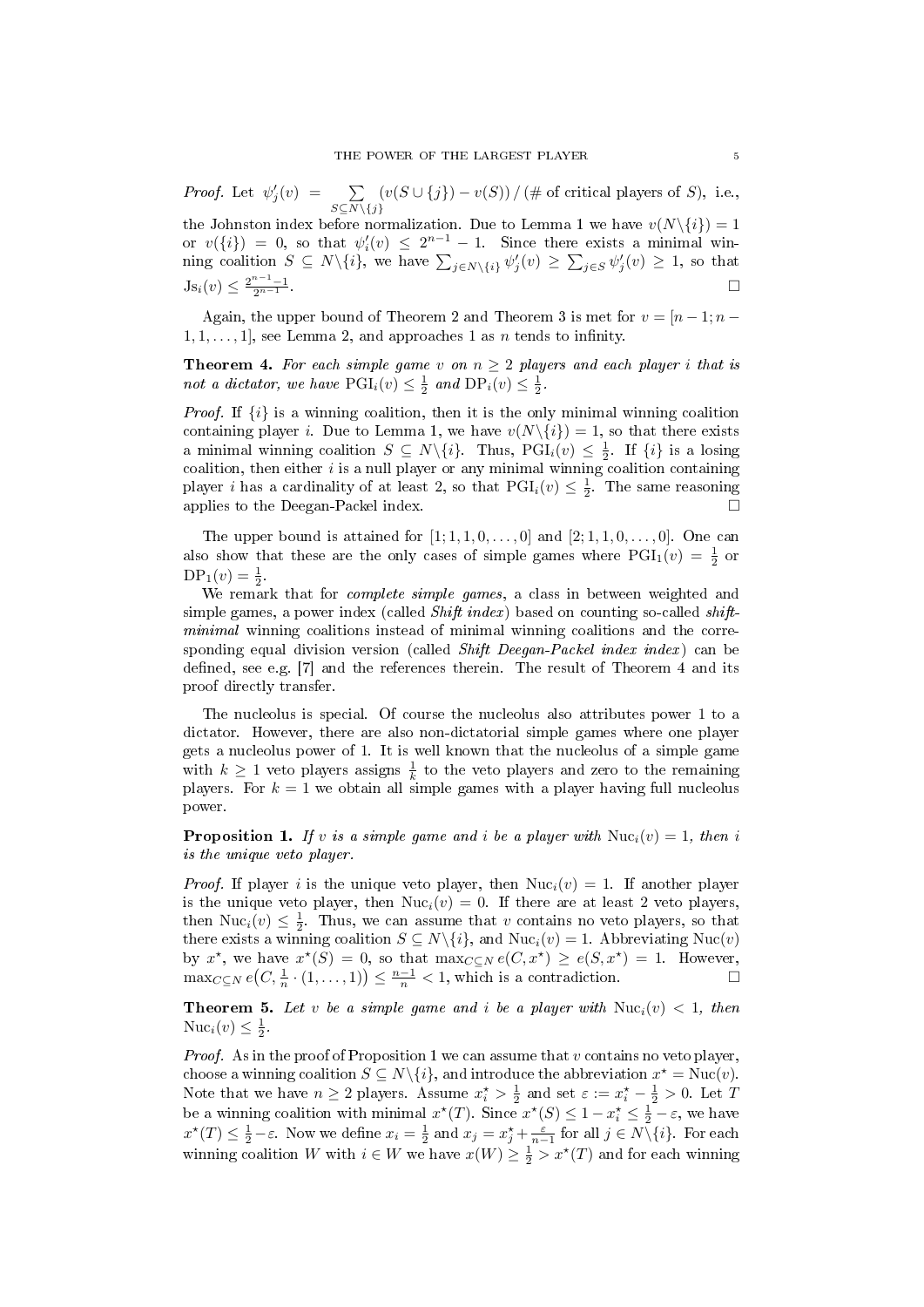### 6 SASCHA KURZ

coalition W' with  $i \notin W'$  we have  $x(W') = x^*(W') + |W'| \cdot \frac{\varepsilon}{n-1} \geq x^*(T) + \frac{\varepsilon}{n-1} >$  $x^*(T)$ , which is a contradiction to the minimality of the nucleolus.

The upper bound is, e.g., attained for simple games with exactly two veto players. However, there are many other examples.

**Theorem 6.** For each weighted game v on  $n \geq 2$  players and each player i that is not a dictator, we have  $\text{MSRI}_i(v) \leq \frac{1}{2}$ .

*Proof.* Suppose  $(q; w) \in \mathbb{N}^{n+1}$  is a representation of v with minimum  $\sum_{i=1}^{n} w_i$  and set  $r := \sum_{j \in N \setminus \{i\}} w_j \ge 1$ . Assume  $w_i \ge r + 1$ . If  $q \le r$ , then we can replace  $w_i$ by r and obtain a representation with a smaller sum, a contradiction. If  $q \geq r+1$ , then player i is a veto player. Note that  $q \geq w_i + 1 \geq r + 2$ , since otherwise player i is a dictator. However, reducing q and  $w_i$  by 1 gives a representation with a smaller sum, again a contradiction. Thus, we have  $w_i \leq r$  for every minimum sum representation, so that  $\text{MSRI}_i(v) \leq \frac{1}{2}$ .

If player 1 is a dictator in a weighted game  $v$ , then the unique minimum sum representation is given by  $[1; 1, 0, \ldots]$ , so that  $MSRI<sub>1</sub>(v) = 1$ . The upper bound is met by  $[k; k, 1, \ldots, 1, 0, \ldots, 0]$ , with  $k \geq 2$  players of weight 1.

For the average weight and the average representation index even a dictator does not get a power of 1 for  $n \geq 2$  players.

**Theorem 7.** For each weighted game v on  $n \ge 1$  players and each player i, we have  $\text{AWI}_i(v) \leq \frac{n+1}{2n}$  and  $\text{ARI}_i(v) \leq \frac{n+3}{2(n+1)}$ .

*Proof.* The statement is true for  $n = 1$ , so that we assume  $n \geq 2$ . The maximum values are clearly attained for a dictator. So, for  $v = [1; 1, 0, \ldots, 0]$  we have

$$
\int_{P^{\mathbf{w}}(v)} \mathrm{d} \, w = \int_{\frac{1}{2}}^{1} \int_{0}^{1-w_1} \dots \int_{0}^{1-w_1-\dots-w_{n-2}} \mathrm{d} \, w_{n-1} \dots \mathrm{d} \, w_2 \, \mathrm{d} \, w_1.
$$

Since  $\int_0^y$  $(y-x)^k$  $\frac{(-x)^k}{k!} \, dx = \int_0^y \frac{x^k}{k!}$  $\frac{x^k}{k!}$  d  $x = \frac{y^{k+1}}{(k+1)!}$  for all  $k \in \mathbb{N}$ , we recursively compute

$$
\int_{P^{\mathbf{w}}(v)} \mathbf{d} \, w = \int_{\frac{1}{2}}^1 \frac{(1 - w_1)^{n-2}}{(n-2)!} \mathbf{d} \, w_1 = \int_0^{\frac{1}{2}} \frac{w_1^{n-2}}{(n-2)!} \mathbf{d} \, w_1 = \frac{1}{2^{n-1} \cdot (n-1)!}
$$

and

$$
\int_{P^{\mathbf{w}}(v)} w_1 \, \mathrm{d} \, w = \int_{\frac{1}{2}}^1 \frac{w_1 (1 - w_1)^{n-2}}{(n-2)!} \, \mathrm{d} \, w_1 = \int_0^{\frac{1}{2}} \frac{(1 - w_1) w_1^{n-2}}{(n-2)!} \, \mathrm{d} \, w_1 = \frac{n+1}{2^n \cdot n!},
$$

so that  $AWI_1(v) = \frac{n+1}{2n}$ . Similarly, we have

$$
\int_{P^r(v)} \mathrm{d} \, w = \int_{\frac{1}{2}}^1 \int_q^1 \int_0^{1-w_1} \dots \int_0^{1-w_1-\dots-w_{n-2}} \mathrm{d} \, w_{n-1} \dots \mathrm{d} \, w_2 \, \mathrm{d} \, w_1 \, \mathrm{d} \, q,
$$

so that

$$
\int_{P^r(v)} \mathrm{d} \, w = \int_{\frac{1}{2}}^1 \int_q^1 \frac{(1 - w_1)^{n-2}}{(n-2)!} \, \mathrm{d} \, w_1 \, \mathrm{d} \, q = \frac{1}{2^n \cdot n!}
$$

and

Thus

$$
\int_{P^r(v)} w_1 \, dw = \int_{\frac{1}{2}}^1 \int_q^1 \frac{w_1 (1 - w_1)^{n-2}}{(n-2)!} \, dw_1 \, dq = \frac{n+3}{2^{n+1} \cdot (n+1)!}.
$$
\n
$$
ARI_1(v) = \frac{n+3}{2(n+1)}.
$$

We remark that the upper bound approaches  $\frac{1}{2}$  when n tends to infinity.